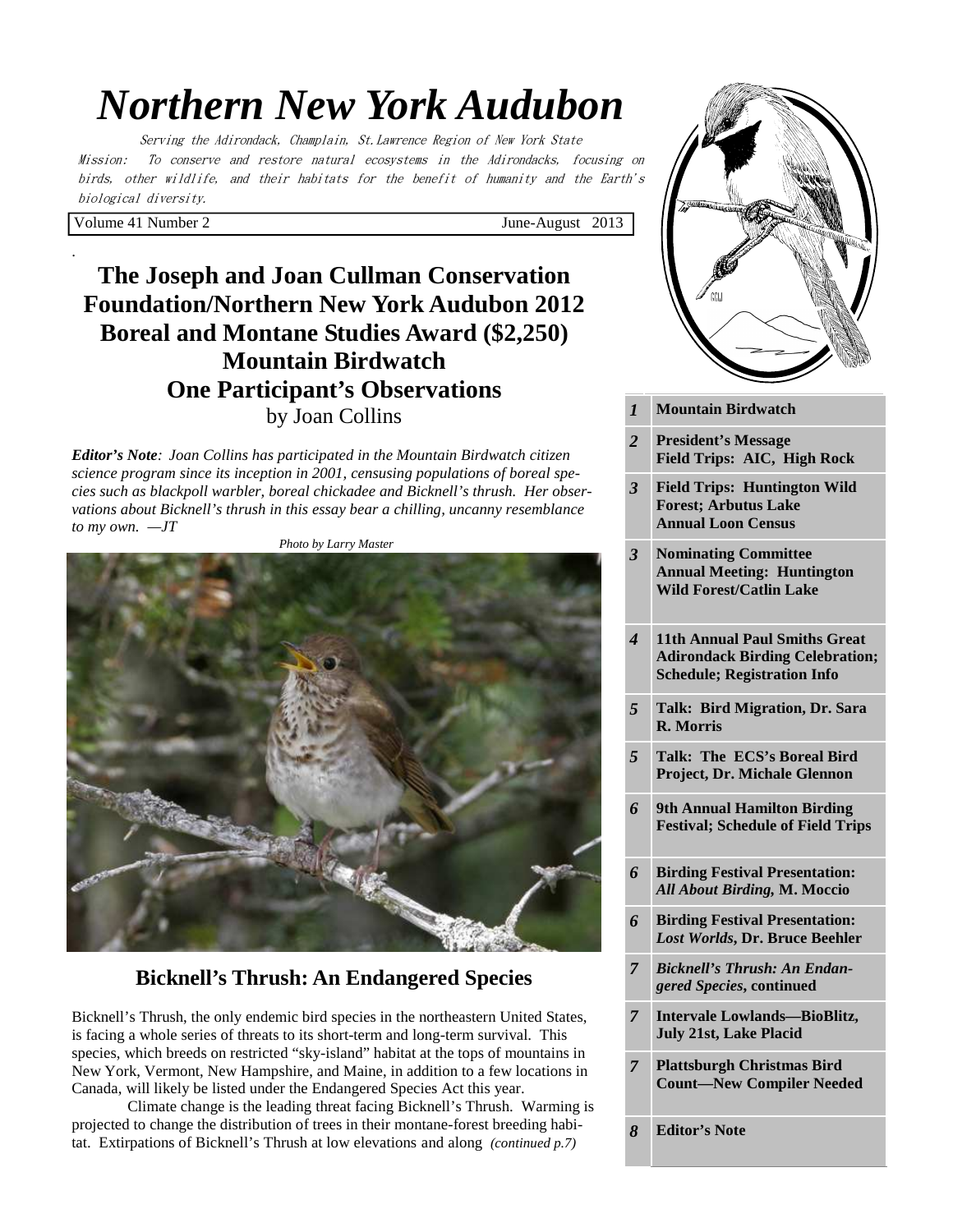# **NNYA**

**Northern New York Audubon, Inc.** 

#### **Board of Directors**

**Charlotte Demers President Newcomb (518) 582-2157 Larry Master, PhD Vice-President Lake Placid (518) 645-1545 Leslie Karasin Treasurer Saranac Lake (518) 891-2193 Mary O'Dell Secretary Bloomingdale (518) 354-8235** 

 **Alan Belford** *Saranac Lake*  **Joan Collins** *Long Lake*   **Jorie Favreau, PhD** *Tupper Lake*  **Glenn Johnson, PhD** *Potsdam*   **Brian McAllister** *Saranac Lake*   **Melanie McCormack** *Keene*   **Peter O'Shea** *Fine*   **Angelina Ross** *Canton* **John Thaxton** *Keene* **Pat Thaxton** *Keene* **Leah Valerio** *Tupper Lake*   **Mary Beth Warburton** *Potsdam*   **Eileen Wheeler** *Canton* **Kathleen Wiley** *Keene* 

**Northern New York Audubon, Inc. A chapter of National Audubon Society serving the Adirondack, Champlain and St. Lawrence regions of northern New York, including Clinton, Essex, Franklin, Hamilton and St. Lawrence counties.** 

*Correspondence and Membership Information* **Northern New York Audubon PO Box 488 Keene Valley, New York 12943-0488** 

**John Thaxton, Newsletter Editor**  Time: 7:00 a.m. Meet: At the basketball courts in Wanakena Bring: Water and snacks/lunch Registration: Contact (by June  $21<sup>st</sup>$ ) Bernie Carr: mycocarex@hotmail.com or Mary Beth Warburton: msmarybeth.warburton@gmail.com ; (315) 268-0150.

> **PO Box 488 Keene Valley, NY 12943-0488**

**NNYA Web Site: www.nnya.org Charlotte Demers, Web Master**

### **President's Message**

A sincere and heartfelt "Thank You" to three very hard working Board of Director members, two of which, unfortuneately, will be stepping down from the Board. Jorie Favreau and Leah Valerio have both served six years on the Board and have contributed countless hours to this organization. I am grateful for their hard work, enthusiasm and energy, all of which seemed endless. I am also thrilled to announce that Leah has agreed to take her considerable skill set and transition into the NNYA President.

 Mary O'Dell has been on the Board for seven years, and three of those have been serving as the Secretary plus the Publicity Chair. Mary excelled in both of these difficult and time consuming positions—she will be a tough act to follow.

Danke, gracias and merci to all three of you.

 I will also be stepping down as President. I have been proud to represent NNYA at various venues and meetings and to report on the amazing things that this group has accomplished. I have had a brilliant time and made some wonderful, lifelong friends through my involvement in this organization. It has been a great experience serving these past six years and I appreciated the ability to translate my love of wildlife and ecology into something meaningful. My best wishes to the new President and for the continued growth of this organization.

### **—Charlotte Demers**

## **Saturday June 1st, 2013 Adirondack Interpretive Center Newcomb**

The 1.0-mile Sucker Brook trail runs along the outlet to Rich Lake providing opportunities to glimpse mink and otter in the open water. It is a great mix of hardwood, mixedwood and conifer habitat that supports a wonderful variety of bird life.

#### **Time:** 9:00 a.m.

**Meet:** At the Adirondack Interpretive Center, 5922 State Rt 28N Newcomb, NY **Leader**: Paul Hai

# **Saturday, June 29th High Rock Trail Wanakena, NY**

Join naturalists Bernie Carr and Mary Beth Warburton on an easy, seven-mile hike along the High Rock Trail in Wanakena. The hike includes a spectacular view of the Oswagatchie River from High Rock Cliff, and along the journey Bernie and Mary Beth will point out everything from mushrooms to warblers to raptors. Time: 7:00 a.m.

Meet: At the basketball courts in Wanakena

Bring: Water and snacks/lunch

Registration: Contact (by June 21<sup>st</sup>) Bernie Carr: mycocarex@hotmail.com; or Mary Beth Warburton: msmarybeth.warburton@gmail.com; (315) 268-0150.

*Look for NNYA on Facebook—We maintain an active Facebook Page with events, membership information, links and all kinds of other cool stff!* 

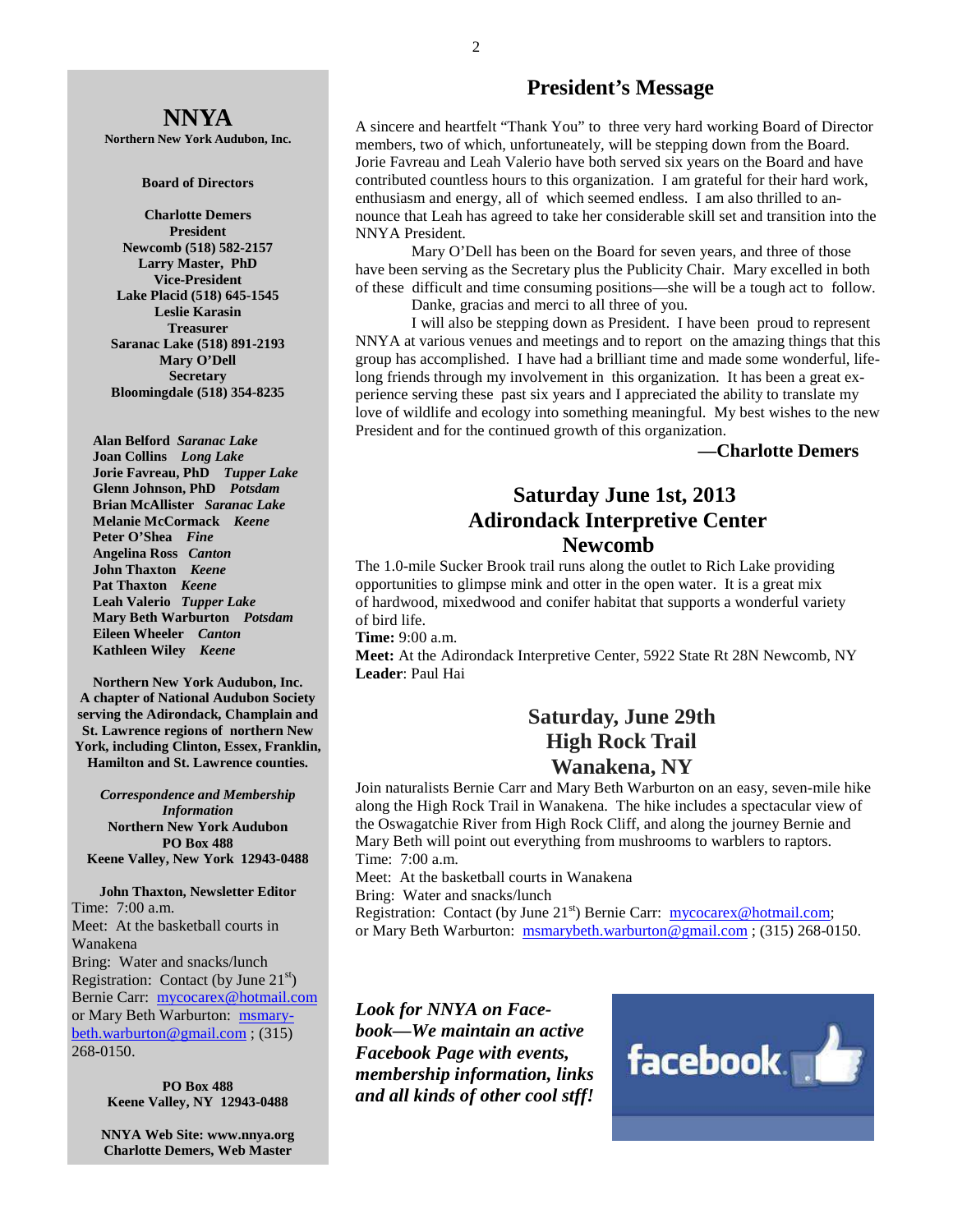### **Saturday July 6, 2013 Huntington Wildlife Forest Newcomb**

A beautiful 2-3 mile walk in the privately-owned Huntington Wildlife Forest. We will be walking along a level dirt road that parallels a lovely marsh at the west end of Rich Lake. The walk continues to a small pond and includes both conifer and hardwood habitats. Plan on two hours of easy walking.

**Time:** 9:00 a.m.

**Meet:** At the Adirondack Interpretive Center, Route 28N. Newcomb, NY

**Leader:** Charlotte Demers

**Registration:** Email: cdemers@frontiernet.net or call Adirondack Interpretive Center @ (518) 582-2000

# **Saturday, August 3rd Arbutus Lake Newcomb**

Participants will take a 2-mile loop around the shore of Arbutus Lake in the Huntington Wildlife Forest. This flat trail goes through mostly softwood and mixed wood forest. A pair of loons have consistently and successfully nested on the lake and it is likely, at this time of the year, that the chicks will be with the adults.

**Time:** 9: a.m.

**Meet:** At Adirondack Interpretive Center, 5922 State Route 28N Newcomb, NY.

**Leader:** Charlotte Demers

**Registration:** Email: cdemers@frontiernet.net or call Adirondack Interpretive Center: (518) 582-2000

# **Participate in the Annual Loon Census on Saturday, July 20th from 8:00-9:00 a.m.**

Help the Wildlife Conservation Society (WCS) look for loons, as part of the  $13<sup>th</sup>$  Annual Loon Census. This year's Census is on Saturday, July 20th, from 8-9a.m. You can participate by observing loons by boat or on foot for one hour on census day. The data you collect will help assess New York's loon population. To sign up or learn more,

please email **adkloon@wcs.org** or call 518-891-8872. For full details about the Annual Loon Census, visit www.wcsadirondacks.org

# **Nominating Committee**

**Officers (**Term: 2013-2016) **President**: Leah Valerio **Secretary**: Kathleen Wiley **Board of Directors** (Term: 2013-2016) Michael Burgess, Thomas Cullen, Lisa Godfrey Lewis Lolya, Dr. Jacob Straub

**NNYA Members Can Vote on the Slate of Nominations on June 1st, 2013 at 1:00 p.m. at the Paul Smiths VIC**

# **Annual Meeting Saturday, July 27th, 2013 9:00 a.m. to 2:00 p.m. Huntington Wildlife Forest 6312 Route 28N, Newcomb NY**

Spend a day with NNYA friends and their families on beautiful Catlin Lake in Newcomb, NY. This lake is located on the Huntington Wildlife Forest (HWF), a 15,000 acre research facility operated by the SUNY College of Environmental Science and Forestry. This property is not open to the general public so take advantage of this opportunity to enjoy a quiet day on one of the prettiest lakes in the Adirondacks.

 Bring your swim trunks, your kayaks, canoes and rowboats (no motors please). There will be canoes, row boats and a few kayaks available for those that don't have their own. Spend the day sun bathing, swimming, paddling or fishing (with a NYS License of course) on the lake. If there is interest, we will tour HWF after lunch and talk about the ecological research that occurs on the property.

### **Scheduled Activities**

• 9:00 a.m. – Meet at the Adirondack Ecological Center (6312 State Route 28N) in Newcomb for a brief talk about the property. Please be prompt: if you're late, you won't be able to catch-up.

• 9:30 p.m. – Drive to Catlin Lake (with a quick stop at an Old Growth Forest stand) and launch boats for a paddle around the lake.

• 12:30 p.m. – Meet at Birch Point Lean-to on the lake for lunch and a quick NNYA meeting.

• 1:00 ish – Head back to shore and vehicles.

1:30 ish – Tour of HWF. We will be making brief stops during our egress from HWF.

**To bring**: lunch, snacks, beverages, binoculars, swim suit and sunscreen.

**To leave home**: your pets…**Sorry, but no pets are allowed on the property.**

**Cost**: Free!

**To register**: Call Charlotte Demers at the Adirondack Ecological Center at 582-4551 extension 103 or cdemers@frontiernet.net

**Directions:** The AEC is located 10 miles east of Long Lake or 26 miles west off of Northway (87) exit 29 (North Hudson); a map is provided on the back and at www.esf.edu/ aec/facilities/directions.htm or MapQuest to 6312 State Route 28N, Newcomb, New York.

**Note:** *Because this is a gated property, there will be only one opportunity to leave the festivities early - before lunch at approximately 12:00 pm. If you don't depart at that time you will need to stay with the group until we leave at 2:00 pm.*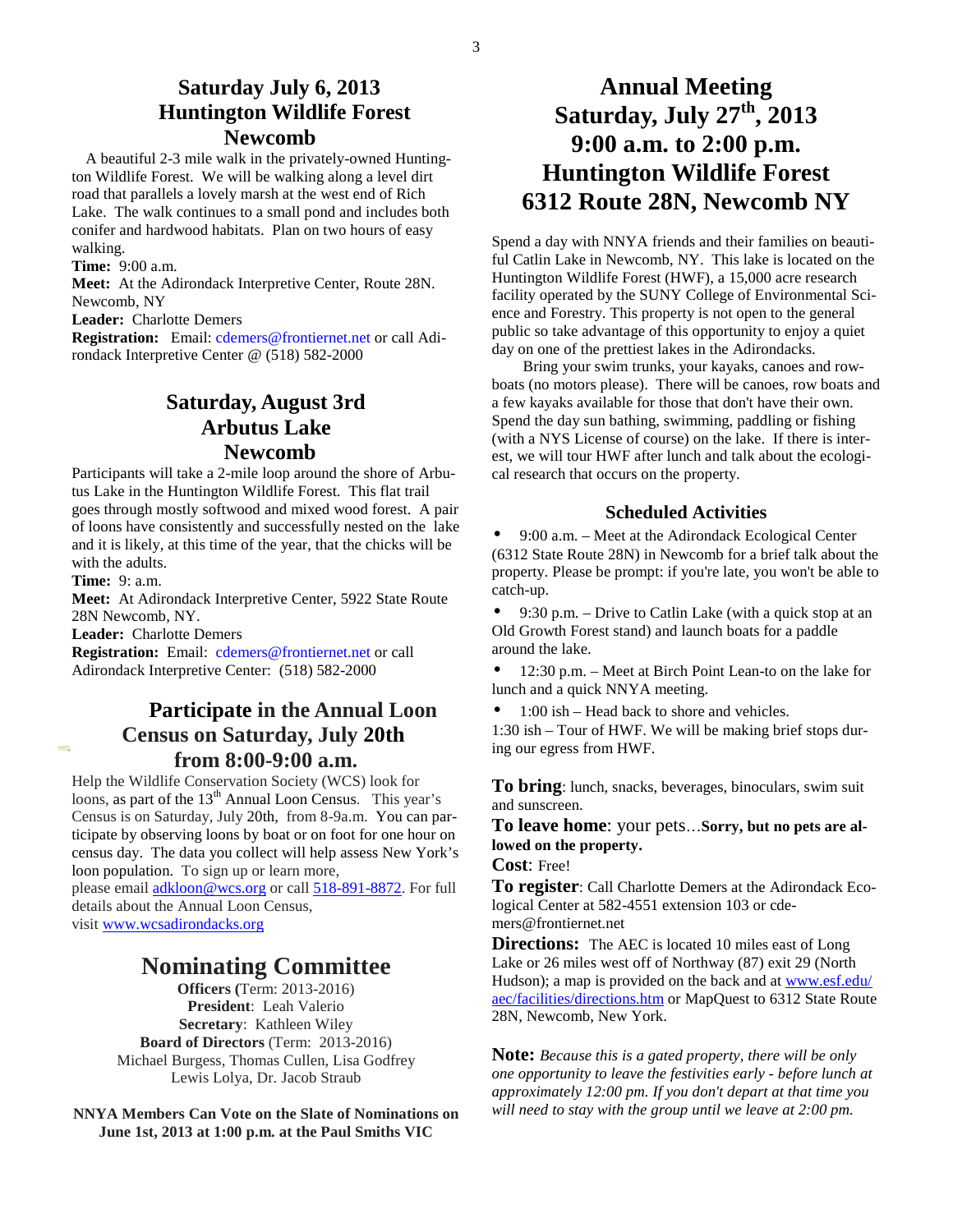**The 11th Annual Great Adirondack Birding Celebration May 31st—June 2nd 2013 At the Paul Smith's College VIC, Paul Smiths, New York Sponsored by: Northern New York Audubon Paul Smiths College Adirondack Birding Center at the Paul Smiths College VIC Wild Birds Unlimited Mac's Canoe Livery** 

### **Schedule of Events**

#### **Friday, 31 May**

9:00 AM – 5:00 PM: Check In/Registration/Materials (VIC Front Desk)

9:00 AM – 4:00 PM: **Birding Across the Adirondacks Field Trip** (max 15 participants). Participants leave the VIC for an all-day field trip "down the mountain" to the beautiful shoreline of Lake Champlain in search of migratory birds. This field trip will feature stops at many birding hotspots as we look at a cross-section of bird life from high elevation to low. Return to VIC at 4:00 PM. Preregistration required.

Friday dinner on your own

7:00 PM - 8:00 PM: Dessert/Coffee Reception in the VIC Great Room. Come meet other participants and talk birds! 8:00 PM: **Keynote Speaker at the VIC: Sara R. Morris,**  professor of Biology and the Program Coordinator of the Environmental Science Program at Canisius College in Buffalo, will speak on bird migration.

#### **Saturday, 1 June**

6:00 AM – 7:00 AM: Coffee, tea, bagels, juice, snacks in the VIC Great Room

7:00 AM - 11:30 AM: Field trips (preregistration required): Bloomingdale Bog

Whiteface Mountain Madawaska Pond Intervale Lowlands Little Clear Pond for Loons (canoes supplied) Birding by Ear @ the VIC Beginner Birder Workshop @ the VIC Spring Pond Bog

11:30 AM - 1:30 PM - Catered lunch at the VIC the Sunspace Gallery

1:30 PM - 2:30 PM: Angelina Ross & Glenn Johnson:

"Spruce Grouse of the Adirondacks," lecture presentation in the VIC Theater

Saturday Dinner on your own

7:30 PM: **Keynote Speaker at the VIC: Michale Glennon**, the Adirondack Landscape Science Coordinator for the Adirondack Program of the Wildlife Conservation Society, will speak on the Wildlife Conservation Society's Boreal Bird Project**.**

#### **Sunday, 2 June**

6:00 AM – 7:00 AM: Coffee, tea, bagels, juice, snacks in the VIC Great Room 7:00 AM - 11:30 AM: Field trips (preregistration required): Bloomingdale Bog Whiteface Mountain Madawaska Pond Intervale Lowlands Little Clear Pond for Loons(canoes supplied) Birding by Ear @ the VIC Beginner Birder Workshop @ the VIC Spring Pond Bog

### **Registration Information**

Registration opens 1 May 2013. Call 518-327-6241 for information. Registration forms will be available to print and fill out for mailing on 1 May 2013.

### **Field Trip/Workshop Descriptions**

**Birding by Ear at the Paul Smith's College VIC** Designated an Important Bird Area by the American Bird Conservancy, the Paul Smith's VIC property contains every habitat type found in the Adirondack Park with the exception of alpine vegetation. Included on the property is a 60-acre marsh, five ponds, several brooks and swamps, bogs, fens, and varied forest types, most notably northern boreal forest. The 14-mile trail system traverses a variety of habitats with extensive boardwalks through wetland ecosystems. Common sightings at the Paul Smiths VIC include: Wood Duck, American Black Duck, Great Blue Heron, American Bittern, Olive-sided Flycatcher, Yellow-bellied Flycatcher and Black-backed Woodpecker. Warblers include (Yellow) Palm Warbler, Northern Parula, Blackburnian Warbler, Black-throated Blue Warbler, Black-throated Green Warbler and Nashville Warbler. Other sightings may include Gray Jay, Boreal Chickadee, and Wilson's Snipe, Broad-winged Hawk, Hooded Merganser, and Ring-necked Duck.

### **Beginner Birder Workshop at the Paul Smith's College VIC**

You probably feed the birds in your backyard and enjoy the beauty they bring, but lately you've been asking yourself what the other birds are that visit the trees in your neighborhood during the spring and summer months. Well now's the chance to start learning those birds! Our Beginner Birder Workshop will take you step-by-step through the intricate lives of birds. Leaders will introduce field identification and song identification skills in a relaxed manner so you can fully absorb the intricacies of the lives of birds.

### **Birding Across the Adirondacks (Friday Only)**

Participants leave the VIC for an all-day field trip "down the mountain" to the beautiful shoreline of Lake Champlain in search of migratory birds. This field trip will feature stops at many birding hotspots as we look at a cross-section of bird life from high elevation to low. Return to VIC at 4:00 PM. Preregistration required.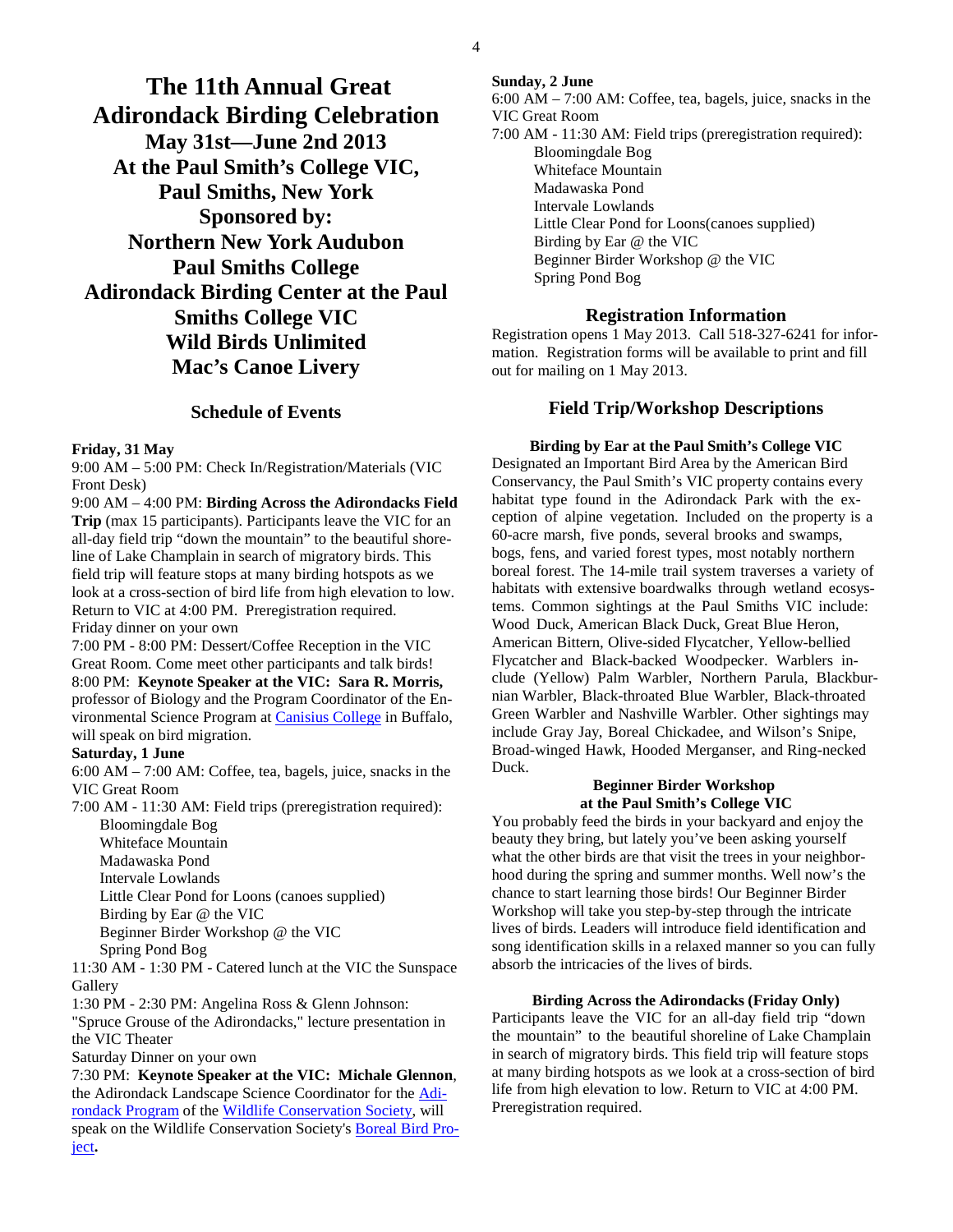#### **Bloomingdale Bog / Bigelow Road**

This is great habitat for boreal species. The area encompasses a bog and cedar woods with sedge marsh and coniferous woods. Sightings may include: Boreal Chickadee, Gray Jay, Black-backed Woodpecker, Palm Warbler, Yellowbellied Flycatcher, Olive-sided Flycatcher, Alder Flycatcher, Ruby-crowned Kinglet, Cape May Warbler, Bay-breasted Warbler, and Lincoln's Sparrow.

#### **Intervale Lowlands**

This 135 acre farm and nature preserve, includes 8,600' of frontage on the West Branch of the Ausable River in Lake Placid. With a mixture of young boreal forest and open fields, the "farm" is home to 17 species of breeding warblers. The Mourning Warbler is common, and the Cape May Warbler was confirmed nesting during the last atlas. Also found here are five species of nesting woodpeckers (including Blackbacked), Brown Thrasher, Indigo Bunting, Lincoln's Sparrow, Alder Flycatcher, Turkey, Woodcock, and Ruffed Grouse. American Bitterns nest across the street; and Olivesided Flycatchers and Rusty Blackbirds have visited. Nest boxes/platforms were put up for Ospreys, Kestrels, Bluebirds, Flickers, Hooded and Common Mergansers, Chickadees, and Barred and Saw-whet Owls. Bald Eagles fish the river on a weekly basis. Resident mammals include: Beaver, Coyote, Deer, and Bobcat. Moose, Bear, and Otter visit occasionally.

### **Little Clear Pond for Loons**

Little Clear Pond is a haven for common loon with crystal clear water and healthy food sources for growing loon families. Dr. Nina Schoch is a wildlife veterinarian at Biodiversity Research Institute. She coordinates their Adirondack Center for Loon Conservation in New York's Adirondack Park. Dr. Schoch's research has focused on using Adirondack common loons as a sentinel species to better understand the impact of environmental contaminants on aquatic ecosystems. Schoch will lead us on a graceful, and educational paddle in search of these beautiful symbols of Adirondack wilderness. Canoes will be furnished, but you may bring your own canoe or kayak for this field trip.

#### **Madawaska Flow**

Madawaska has been a favored boreal birding area for a half-century or more. The area encompasses conifer forest, mixed hardwood forest, a variety of wetlands, as well as Madawaska Pond. Sightings may include: (Yellow) Palm Warbler, Lincoln's Sparrow, Sharp-shinned Hawk, Blackbacked Woodpecker, Gray Jay, Boreal Chickadee, Northern Parula, Yellow-bellied Flycatcher and Olive-sided Flycatcher. As the habitat changes to white pine forest, the Brown Creeper can be found nesting behind loose bark. Madawaska Pond may have Green-winged Teal, American Bittern, and Bald Eagle.

#### **Spring Pond Bog**

Participants will explore one of the largest peat land complexes in New York State. Spring Pond Bog is the second largest open expanse of peat land in New York and contains a patterned peat land with ridges (strings) and wet depressions. On this field trip, participants should see/hear most of the more common lowland boreal birds (Gray Jay, Olive-sided Flycatcher, Yellow-bellied Flycatcher, Boreal Chickadee and woodpeckers), and may see some of the less common species such as the Tennessee warbler or the Spruce Grouse. The trip includes bushwhacking in boggy areas and thick spruce/fir/tamarack stands. Wear sturdy boots, as it is often wet to very wet underfoot. No rain pants please (sound may startle certain species).

#### **Whiteface Mountain**

The trip will begin with a flat, easy walk around Lake Stevens Tree Trail at the Whiteface Mountain Memorial Highway toll house. Then participants will carpool up the toll road, stopping at pull-offs and searching for mountain birds. Sightings may include: Bicknell's Thrush, Blackpoll Warbler, Yellow-bellied Flycatcher and Boreal Chickadees.

# **Keynote Speakers**

# **Friday, May 31st Dr. Sara R. Morris Bird Migration**

Sara Morris is a professor of Biology and the Program Coordinator of the Environmental Science Program at Canisius College in Buffalo, NY. She earned her MS and PhD in zoology at Cornell University. Her research focus is bird migration, specifically in how birds use sites in-between where they breed and winter to successfully complete their migrations. At Canisius, Dr. Morris teaches classes in ornithology, vertebrate zoology, and ecology. During the summer, she is a guest lecturer at the Shoals Marine Lab and an instructor at the Audubon Camp in Maine.

# **Saturday, June 1st Dr. Michale Glennon The Wildlife Conservation Society's Boreal Bird Project**

On Saturday, 1 June, Michale Glennon will speak on the Wildlife Conservation Society's Boreal Bird Project. Michale Glennon is the Adirondack Landscape Science Coordinator for the Adirondack Program of the Wildlife Conservation Society. Her research interests lie primarily at the intersection between land use management and ecological integrity, with a number of projects ranging from the impacts of low density, exurban development on wildlife to the potential changes to Adirondack lowland boreal communities resulting from climate change. Dr. Glennon joined WCS in 2003 after completing a Ph.D. at the State University of New York, College of Environmental Science and Forestry, where she explored the effects of land use management on bird and small mammal communities in the Adirondack Park.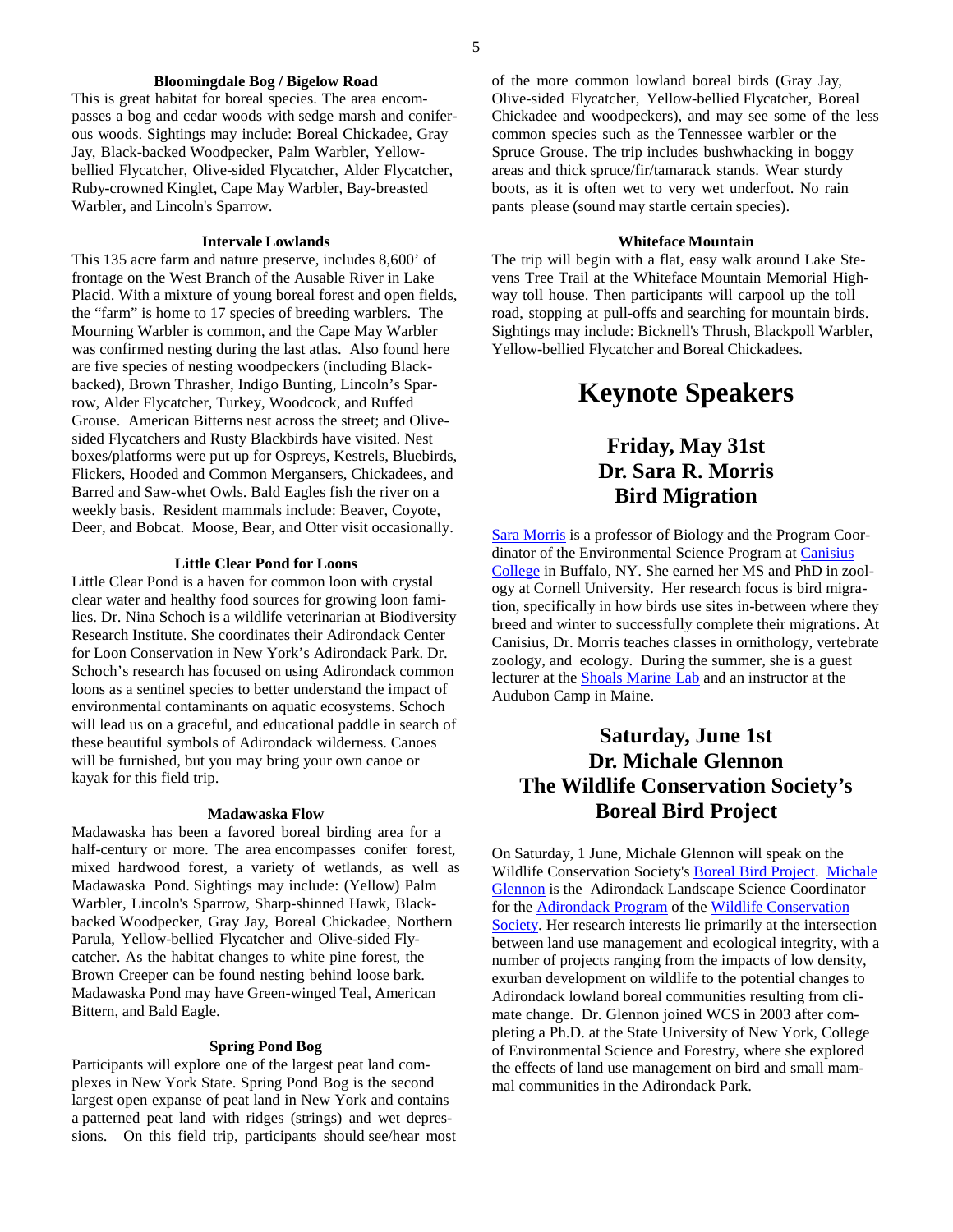# **The 9th Annual Hamilton County Birding Festival June 7th-June 9th, 2013 Schedule of Field Trips and Events Please Note:**

Each of the outdoor trips will require different equipment necessary for a pleasant birding adventure. Suggested hiking equipment include binoculars, camera, sunscreen, bug repellant (netting or bug shirt suggested), water, snacks and/or lunch, flashlight (headlamp) and comfortable waterproof footwear. In addition, the canoe trips will require a canoe/kayak, paddles, and PFD as required by law. The Adirondack Black Fly can be quite annoying at this time of year, so be prepared with insect repellent and/or bug shirts for each event! Registration is required for each outdoor event. Registration is appreciated but not necessary for any of our evening presentations. To register, call (800) 648-5239, or (518) 548-3076 Mon-Fri. 9 am - 4 pm.

### .**Friday, June 7th**

Walk: Ferd's Bog. Inlet, 7:00 am. Ferd's Bog is a unique wildlife-rich habitat surrounded by a 50-acre boreal forest. Possible species include black-backed woodpecker, Gray Jay and boreal chickadee. **Leader:** Joan Collins.

**Walk: Raquette Lake Rail Bed, Raquette Lake, 10:00 am.** Last year we saw over 20 species on this walk—great for boreals. **Leader:** Joan Collins.

**Walk: Northville—Lake Placid Trail, Long Lake, 7:00 am.** A birdwalk in these areas will take participants through a wide variety of habitats including boreal forests, marsh/bog, swamp, mixed forest, deciduous woods and the shoreline of Long Lake. **Leaders:** William Labes & Jerry Roberts. **Walk: Forked Lake Road, Long Lake, 2 pm.** This 2-mile walk on the Forked Lake Campsite road passes through a wide variety of woodland habitats—great place for woodland thrushes and gray jay. **Leaders:** William Labes & Jerry Roberts.

**Walk: Fall Lake/Piseco Airport, Piseco, 2pm.** New for 2013! This walk around Piseco Airport and adjacent habitats usually includes nice looks at nesting bluebirds, and a short hike will include the nearby Fall Lake. **Leaders:** Mary Ellen Blakey & Jamie Taft.

 **Presentation: All About Birding, 7 pm.**  Join Michael Moccio in a lively presentation for both beginning and intermediate birders that will provide useful information to enhance the birding experience. Birders will learn how to advance their skills using identifying tips, how to report birds and proper etiquette in the field.

### **Saturday, June 8th**

**Walk: Ferd's Bog, Inlet, 7 am. Leader:** Gary Lee. **Hike: Lows Ridge/Hitchins Pond, Long Lake, 7 am.** A beautiful walk into beautiful Hitchins Pond—possible species include bald eagle, palm warbler, gray jay and Philadelphia vireo. **Leader:** Joan Collins.

**Hike: Fiddler's Pond, Piseco, 7:00 am.** This is a 3-mile hike (round trip) into wetland areas on the Northville/Lake Placid Trail. Possible species included great blue heron and common loon as well as woodland and boreal species. **Leaders:** Mary Ellen Blakey & James Taft.

**Driving Safari: Perkin's Clearing, Speculator, 7:00 am.** NYS licensed guides Michael & Wanda Moccio will lead the driving safari into the Perkin's Clearing area in a search for mourning warbler, rose-breasted grosbeak, indigo bunting and olive-sided and alder flycatchers. **Leaders:** Michael & Wanda Moccio.

**Walk: G-Lake, Morehouse (Piseco), 7:00 am.** A scenic drive through a hardwood forest leads to a peninsula with spectacular views of the lake—nesting loons, woodland warblers, ovenbirds and winter wrens. **Leaders:**Jerry Roberts & Laurie.Freeman.

**Walk: Rock Lake, Indian Lake, 7:00 am.** A 1-2 mile hike through mixed woods to a lovely marsh along Rock Lake great for boreal species like black-backed woodpecker and boreal chickadee. **Leaders:** John & Pat Thaxton.

**Driving Safari: Powley Road, Piseco, 2:00 pm.** One of our more popular, this 8-mile drive on a lightly-travelled dirt road tends to turn up American three-toed woodpecker, olive-sided flycatcher, raptors and warblers. **Leaders:** Mary Ellen Blakey & James Taft.

**Walk: Cedar River, Indian Lake, 4:30 pm.** A riparian walk along the Cedar River, this route usually proves very productive for warblers, flycatchers, woodpeckers and thrushes. **Note:** *This trip could run late, due to the time of day and interest of the participants—Plan accordingly.* **Leaders:** Mike & Wanda Moccio.

> **Presentation:** *Lost Worlds: in Search of Birds in the World's Last Wild Places,* **Adirondack Museum, 7:30 Speaker: Dr. Bruce Beehler**

### **Sunday, June 9th**

**Driving Safari: Moose River Plains IBA, Inlet, 7:00 am.**  Join us on an exciting birding festival trip into the remote wilderness known as the *Moose River Plains Important Birding Area*, a 50,000 acre parcel that includes bogs, boreal forests, open plains, mature upland hardwood tracts and spruce-covered mountaintops. **Leader:** Joan Collins. **Walk: Northville/Lake Placid Trail, Long Lake, 7:00 am.**  A 4-mile round trip through boreal forest, marsh/bog, swamp, mixed forest, deciduous woods and the shoreline of Long Lake. Great for black-backed woodpeckers, boreal chickadees, yellow-bellied flycatchers, many warblers, northern goshawks and bald eagle. **Leaders:** John & Pat Thaxton. **Hike: Lows Ridge/Hitchens Pond, Long Lake, 7:00 am.** Join Dr. Bruce Beehler and NYS licensed guide/birder Jerry Roberts for a walk into beautiful Hitchins Pong and the Upper Dam on the Bog River—nesting common loons, bald eagles and warblers.

**Walk: Rock Lake, Indian Lake, 7:00 am. Leaders:** Mike & Wanda Moccio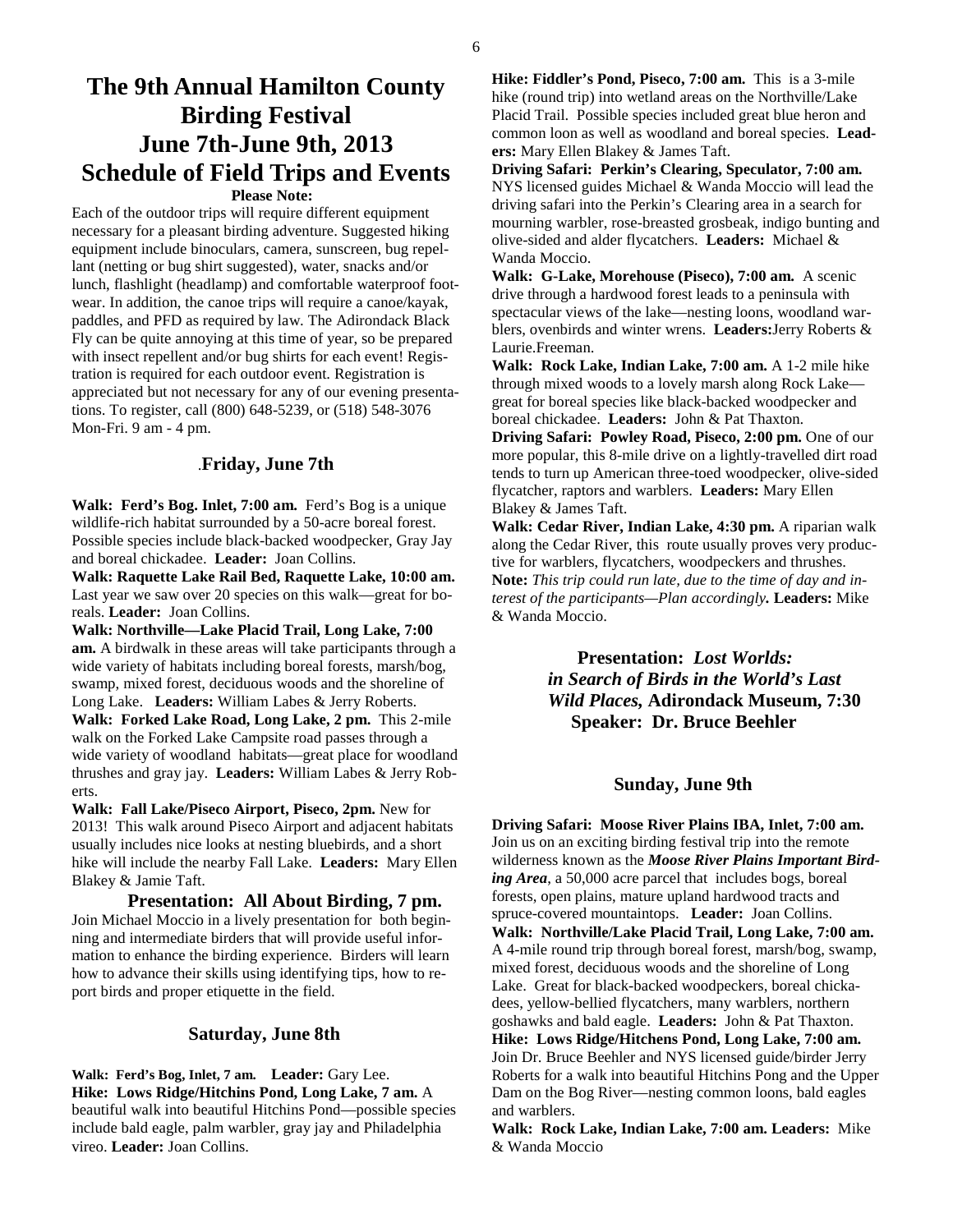*(continued from first page*) the southern edge of their breeding range are already occurring. Other climate related changes include: frequency and severity of natural disturbances; availability of invertebrate prey; timing of breeding and migration; competition from Swainson's Thrush (which may be physiologically restricted from cool summits); and possble infestation of northern balsam-fir from the Balsam Woolly Adelgid.

Swainson's Thrush has already taken advantage of the warmer springs to move upslope over the past decade. During a Mountain Birdwatch survey on the summit of Whiteface Mountain in 2012, I tallied twice as many Swainson's Thrushes as Bicknell's Thrushes – something that would have been inconceivable just a decade ago. Swainson's Thrushes appear to have taken over the prominent singing perches occupied, in prior years, by Bicknell's Thrush. What effect this change may have on Bicknell's Thrush is not fully known.

Climate change is not the only threat to Bicknell's Thrush. Other threats include: acidic precipitation; mercury deposition (high levels have been found in Bicknell's Thrush and in many other species); logging; habitat destruction on the breeding grounds for ski resorts, other recreational development, communications infrastructure, and wind farms; and forested habitat loss on their even more restricted winter grounds on four islands in the Greater Antilles – 98% of which has been destroyed by logging and clear-cutting for subsistence agriculture.

Primarily due to the threat of global warming, the Center for Biological Diversity petitioned the U.S. Fish and Wildlife Service to list Bicknell's Thrush under the Endangered Species Act in 2010. In August 2012, in response to the 2010 petition and a 2011 landmark agreement reached between the Center for Biological Diversity and the U.S. Fish and Wildlife Service that compelled the Service to move forward with the protection process for 757 species including Bicknell's Thrush, the Fish and Wildlife Service announced a "90-day finding" that Bicknell's Thrush, a northeastern songbird threatened by climate change, may warrant protection as an endangered species. A protection decision is due in 2013.

The Endangered Species Act turns 40 this year. It is a powerful and successful legal tool for protecting species at risk of extinction. It provides a legal means for citizens and public interest groups to petition or sue the government to make sure the Act protects species as it was intended to do, and it provides a way to legally protect lands and waters that species need to survive and recover.

 While Bicknell's Thrush's winter grounds have been severely lost or degraded, most of its breeding grounds in the United States are already conserved. New York has 24% of Bicknell's Thrush U.S. breeding habitat, and 93% is conserved. Numbers for the other three states: New Hampshire has 45% of the U.S. breeding habitat, with 94% conserved; Vermont has 8%, with 83% conserved; and Maine has 23%, with 41% conserved. The major threat to Bicknell's Thrush breeding habitat, which is mostly conserved, is *climate change*. The question that remains is whether the Endangered Species Act can be used to force the government to address climate change? Can the Act be used to stop  $CO<sub>2</sub>$ from being spewed into the atmosphere? (Major sources of human produced atmospheric  $CO<sub>2</sub>$  include: electricity generation (busses, planes, trains, & trucks), home heating, agriculture, and the cement industry.) Most feel it is unlikely. For much of the past 40 years, federal agencies have been defending the Endangered Species Act against changes that would weaken it, and certainly not strengthen it.

**—Joan Collins**

# **Intervale Lowlands BioBlitz Sunday, July 21st, 2013**

Bioblitzers may come anytime, but birders will likely want to start at dawn, small mammal trappers will likely want to set out traps Saturday afternoon, and bat counters will start at about 9:00 pm on Sunday evening and go for an hour or two. Moth collecting, using baits and mercury vapor lights will run both Saturday and Sunday evenings from 7:30 pm to midnight or later as part of National Moth Week. Families and friends are welcome for Moth Nights.

 We are expecting a moderately large, dedicated group of TWG (Taxonomic Working Group) leaders and naturalists from around the region. Please inform your friends and colleagues and contact us for more information. We hope to have a diverse and comprehensive taxonomically informed group—you can help by inviting others to help our efforts. Interested students are especially encouraged to attend.

 RSVP—Please RSVP to Larry Master, lawrencemaster@gmail.com or Ezra Schwartzberg, ezra@adkres.org. Email us so that we can keep you informed about the event. Please also indicate which group(s) of plants, animals and/or fungi you are interested in inventorying. We will maintain a list of participants on the website and will send out current lists later in the spring and early summer.

**—Larry Master** 

### **Plattsburgh Christmas Bird Count Compiler Needed**

Judy Heintz, the long-time compiler of the Plattsburgh Christmas Count would like to pass on the tradition to an interested birder. This is an exciting, very well-attended count that includes a wide variety of habitats and species, from wintering waterfowl on Lake Champlain to a wide range of woodland and edge species.

 Please contact Judy if you would like to explore becoming the next Plattsburgh CBC compiler: judyfheintz@yahoo.com